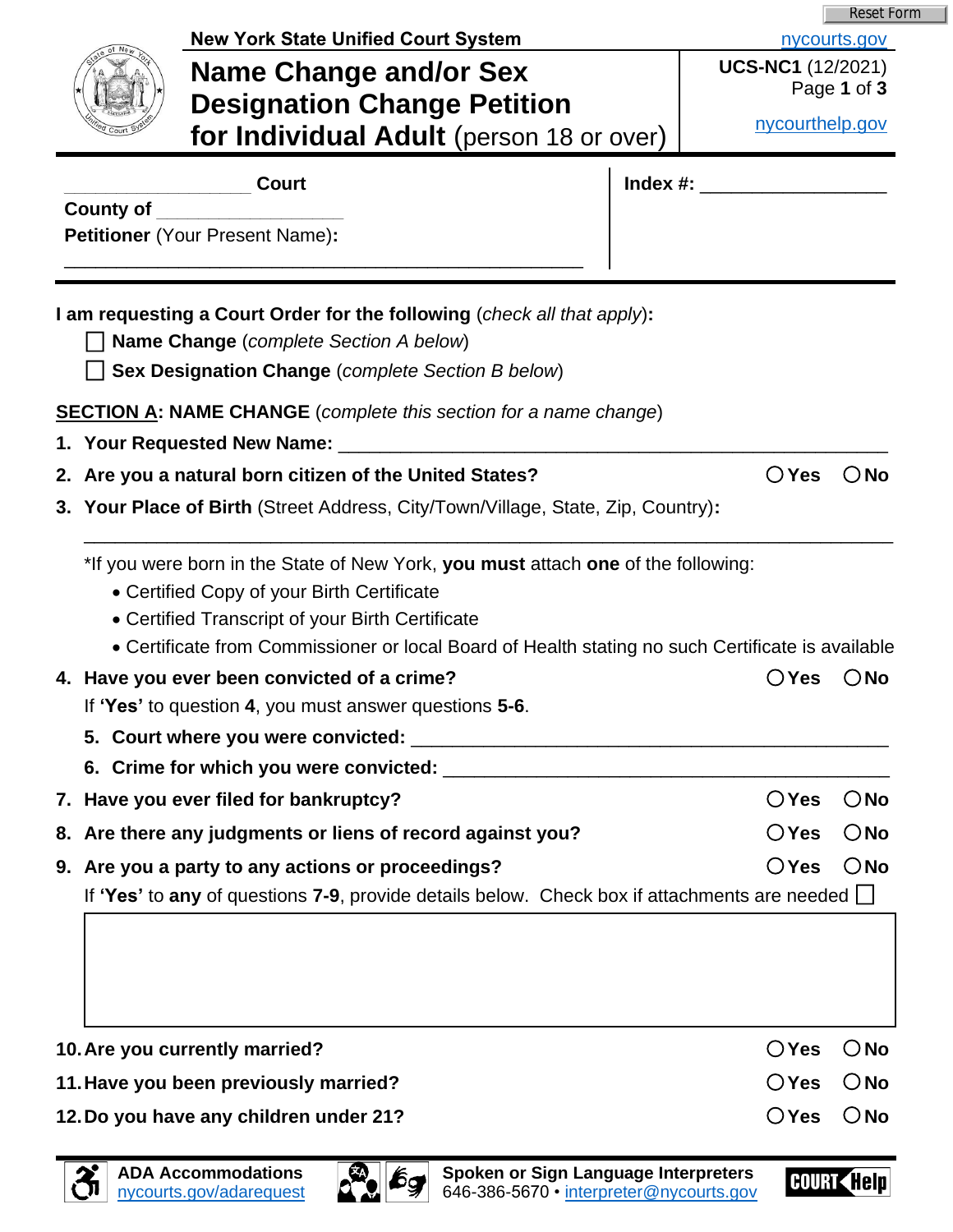| <b>UCS-NC1</b> (12/2021)                                                                                                                          | Page 2 of 3 | $Index \#$ : |                |               |
|---------------------------------------------------------------------------------------------------------------------------------------------------|-------------|--------------|----------------|---------------|
| 13. Do you have to pay child support?<br>If 'Yes' to question 13, you must answer questions 14-16.                                                |             |              | $\bigcirc$ Yes | $\bigcirc$ No |
| 14. Are child support payments satisfied and up to date?<br>If 'No,' how much do you owe? $\frac{1}{2}$                                           |             |              | $\bigcirc$ Yes | $\bigcirc$ No |
| 15. Court that issued the child support order: _________________________________                                                                  |             |              |                |               |
|                                                                                                                                                   |             |              |                |               |
| 17. Are you responsible for spousal support?<br>If 'Yes' to question 17, you must answer questions 18-19.                                         |             |              | ○Yes           | $\bigcirc$ No |
| 18. Are spousal support payments satisfied and up to date?<br>If 'No,' how much do you owe? $\frac{1}{2}$                                         |             |              | $\bigcirc$ Yes | $\bigcirc$ No |
| 19. Court that issued the spousal support order: _______                                                                                          |             |              |                |               |
| 20. Have you previously filed a name change petition in any court?<br>If 'Yes,' provide details below. Check box if attachments are needed $\Box$ |             |              | $\bigcirc$ Yes | () No         |
|                                                                                                                                                   |             |              |                |               |

### **21.What are your reasons for changing your name?**

Provide details below. Check box if attachments are needed  $\Box$ 

I am transgender and would like the name on my identity documents to match my identity and appearance.

### **SECTION B: SEX DESIGNATION CHANGE** (*complete this section for a sex designation change*)

**22.Your Requested New Sex Designation** (*select one*)**:** \_\_\_\_\_\_\_\_

| 23. Do you want to change your sex designation on an identity document?                                                                                | $OYes$ $ONo$ |  |
|--------------------------------------------------------------------------------------------------------------------------------------------------------|--------------|--|
| If 'Yes,' list the identity documents below. For example, your birth certificate, driver's license, etc.<br>Check box if attachments are needed $\Box$ |              |  |
|                                                                                                                                                        |              |  |

**24.Have you previously filed a sex designation change petition in any court? Yes No**

If **'Yes,'** provide details below. Check box if attachments are needed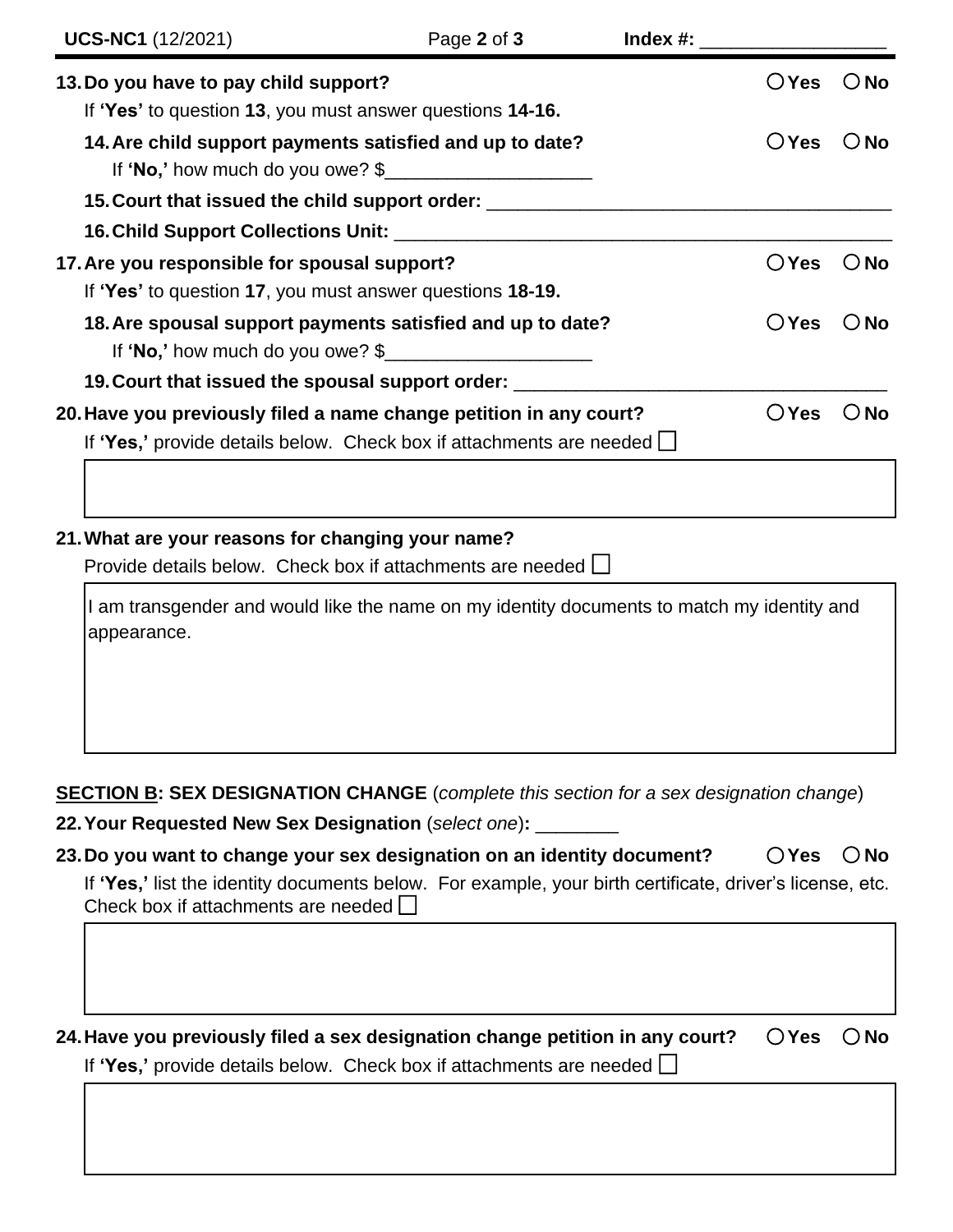## **25.Do you want to provide your reasons for changing your sex designation? Yes No**

Please note, this information is optional and is not required for a court order to change your sex designation. If '**Yes**,' you may provide details below. If '**No**,' leave this question blank. Check box if attachments are needed  $\square$ 

# **SECTION C: Personal Information** (*all applicants must complete this section*)

| 26. Your Present Name: _______                                                                                                                                                                                                                                                                                                                                                                                                                |  |               |  |  |  |  |
|-----------------------------------------------------------------------------------------------------------------------------------------------------------------------------------------------------------------------------------------------------------------------------------------------------------------------------------------------------------------------------------------------------------------------------------------------|--|---------------|--|--|--|--|
|                                                                                                                                                                                                                                                                                                                                                                                                                                               |  |               |  |  |  |  |
|                                                                                                                                                                                                                                                                                                                                                                                                                                               |  |               |  |  |  |  |
| 30. When did you move to your current address (Month/Day/Year): ______                                                                                                                                                                                                                                                                                                                                                                        |  |               |  |  |  |  |
| 31. Should this court record be sealed for your personal safety?<br>$\odot$ Yes<br>If 'Yes,' provide details below. Check box if attachments are needed $\Box$                                                                                                                                                                                                                                                                                |  | $\bigcirc$ No |  |  |  |  |
| As of December 21, 2021, publication is no longer required by the name change statute (see<br>N.Y. Civ. Rights Law Art. 6). I request for privacy and safety reasons that the court does not<br>require me to publish my name change in the newspaper, as that would publicize my transgender<br>status. I also request for privacy and safety reasons that the record of my name change be<br>sealed pursuant to N.Y. Civ. Rights Law §64-a. |  |               |  |  |  |  |
| 32. I respectfully request a Court Order permitting my I name change and/or Sex<br>designation change, as applicable.                                                                                                                                                                                                                                                                                                                         |  |               |  |  |  |  |

\_\_\_\_\_\_\_\_\_\_\_\_\_\_\_\_\_\_\_\_\_\_\_\_\_\_\_\_\_\_\_\_\_\_\_\_\_\_ **Petitioner Signature in Presence of Notary**

Sworn to before me this day of the contract of the contract of the contract of the contract of the contract of the contract of the contract of the contract of the contract of the contract of the contract of the contract of the contract of the con

\_\_\_\_\_\_\_\_\_\_\_\_\_\_\_\_\_\_\_\_\_\_\_\_\_\_\_\_\_\_\_\_\_\_\_\_\_\_ **Notary Public**

Print Form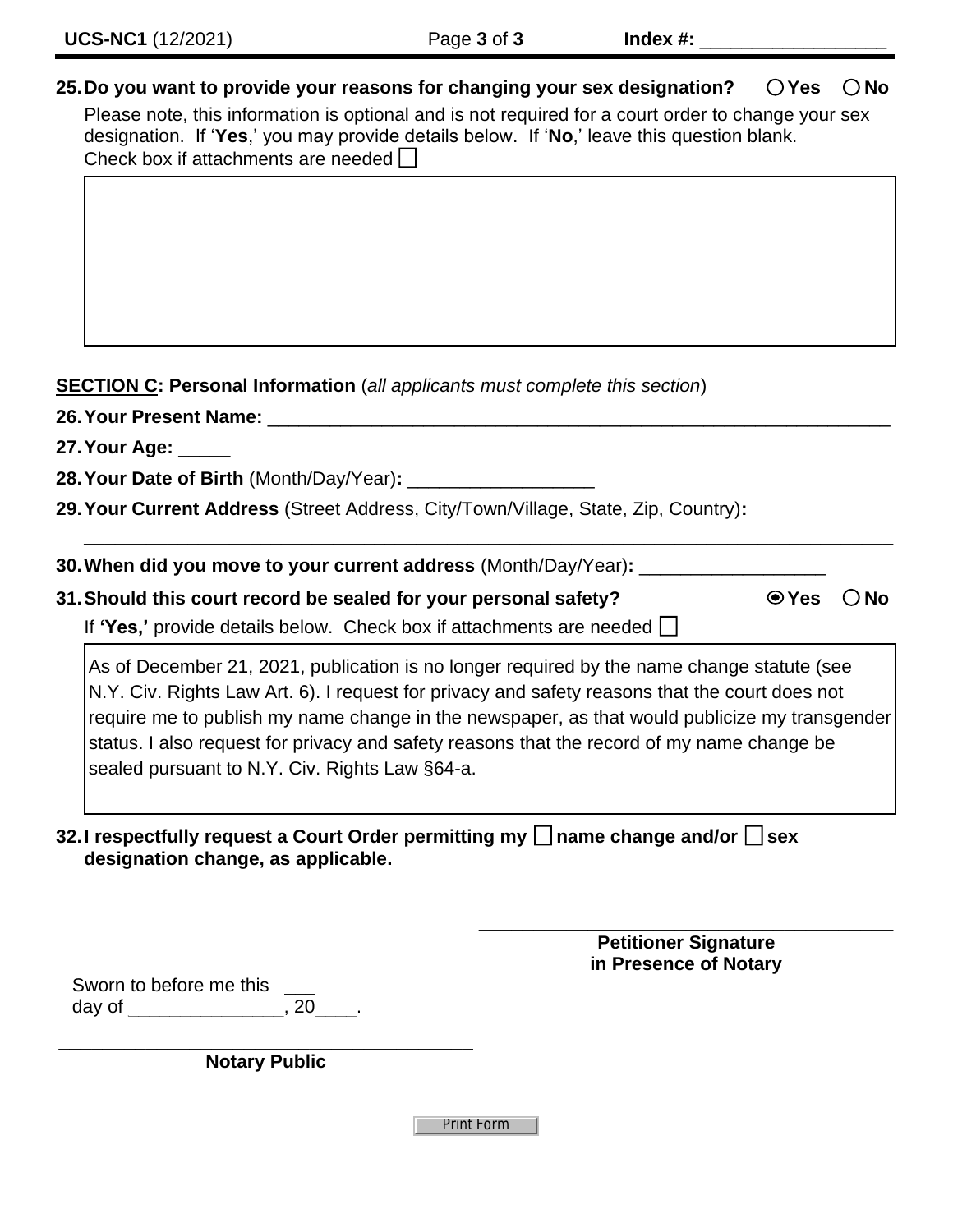|                  |                                                                                                                                                                                                                                                              | <b>Reset Form</b>                                 |
|------------------|--------------------------------------------------------------------------------------------------------------------------------------------------------------------------------------------------------------------------------------------------------------|---------------------------------------------------|
|                  | <b>New York State Unified Court System</b>                                                                                                                                                                                                                   | nycourts.gov                                      |
|                  | <b>Order Granting Name Change</b>                                                                                                                                                                                                                            | <b>UCS-NCO1</b> (12/2021)<br>Page 1 of 2          |
|                  | and/or Sex Designation Change                                                                                                                                                                                                                                |                                                   |
|                  | for Individual Adult (person 18 or over)                                                                                                                                                                                                                     | nycourthelp.gov                                   |
|                  | <b>Court</b>                                                                                                                                                                                                                                                 | Index #: ______________________                   |
| <b>County of</b> |                                                                                                                                                                                                                                                              |                                                   |
|                  |                                                                                                                                                                                                                                                              |                                                   |
|                  | In the Matter of the Application of:                                                                                                                                                                                                                         |                                                   |
|                  | Upon the Petitioner's application verified on the<br>day of<br>□ Name Change and/or □ Sex Designation Change, and the Court being satisfied that said<br>petition is true and that there is no reasonable objection to the change(s) proposed; it is hereby, | , 20<br>for a                                     |
|                  | <b>SECTION A: NAME CHANGE</b> (complete this section for a name change)                                                                                                                                                                                      |                                                   |
|                  | <b>ORDERED</b> that, Petitioner having been born on (Month/Day/Year) ________________ in                                                                                                                                                                     | and having provided the following proof of birth: |
|                  | $\bigcirc$ Certified copy of birth certificate number $\frac{1}{\frac{1}{2}}$ issued by the                                                                                                                                                                  |                                                   |
|                  | Department of Health; or                                                                                                                                                                                                                                     |                                                   |
|                  | Certified transcript of birth certificate number ______________________ issued by the<br>Department of Health; or                                                                                                                                            |                                                   |
|                  | Certificate from Commissioner of                                                                                                                                                                                                                             | Department of Health stating                      |
| Other:           | no birth certificate is available; or                                                                                                                                                                                                                        |                                                   |
|                  |                                                                                                                                                                                                                                                              | in place of                                       |
|                  | Petitioner is authorized to assume the name of _________________________________<br>Petitioner's present name, _____________________________, and Petitioner shall be known by no                                                                            |                                                   |
|                  | other name; and it is further,                                                                                                                                                                                                                               |                                                   |
|                  | <b>OPTIONAL PROVISIONS</b> (check all that apply):                                                                                                                                                                                                           |                                                   |
|                  | <b>ORDERED</b> that Petitioner shall serve a certified copy of this order upon the following                                                                                                                                                                 |                                                   |
|                  | parties based upon the following reasoning and good cause:                                                                                                                                                                                                   |                                                   |
|                  | <b>ORDERED</b> that Petitioner shall serve a certified copy of this order upon the following city,<br>state or federal agencies based upon the following reasoning and good cause:                                                                           |                                                   |
|                  |                                                                                                                                                                                                                                                              |                                                   |



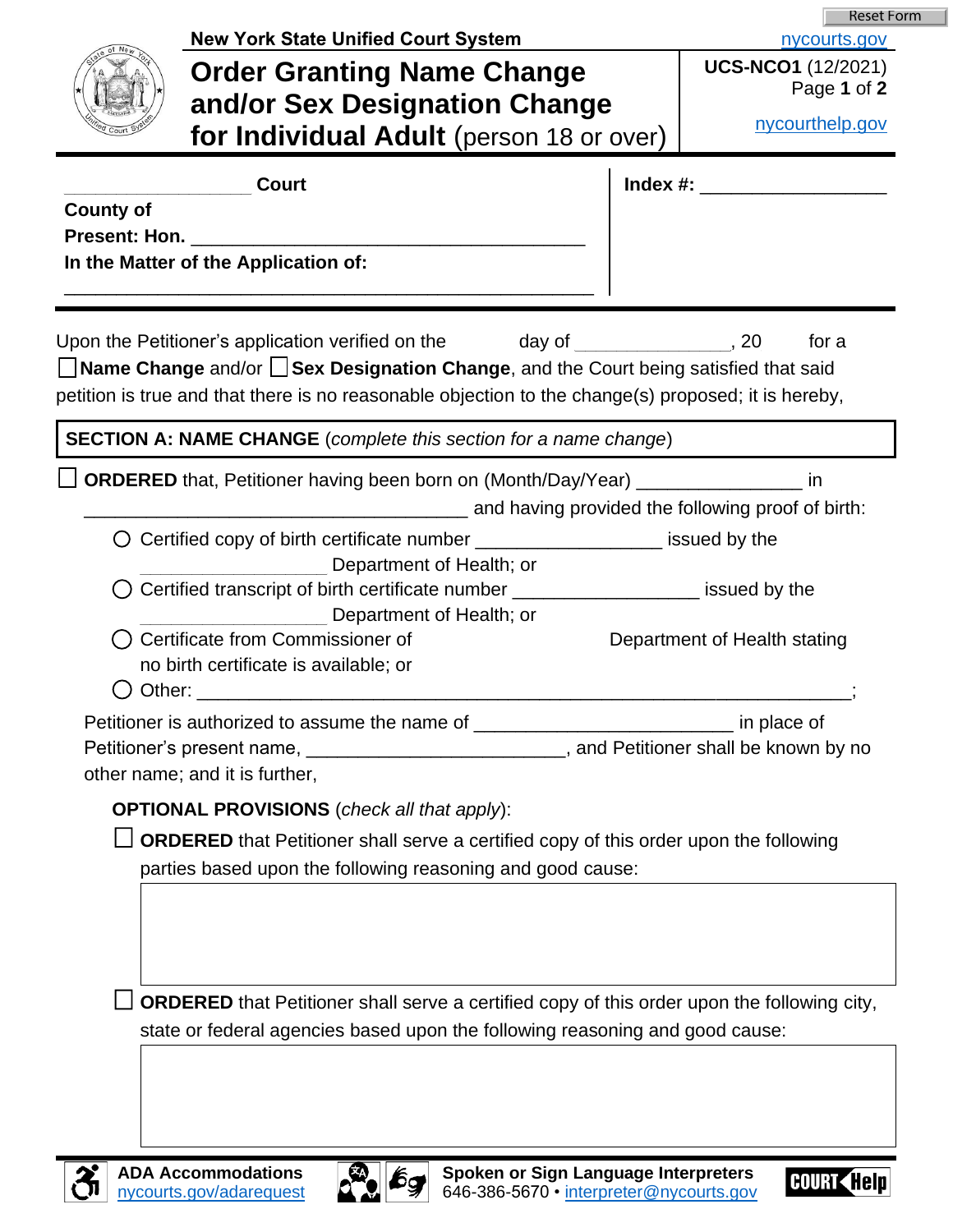| <b>ORDERED</b> that, Petitioner having been convicted of an offense listed in Civil Rights Law<br>section 64(2)(a), the court clerk shall deliver a certified copy of this order by first-class mail<br>to the Division of Criminal Justice Services; and it is further,<br><b>ORDERED</b> that Petitioner, being responsible for child support obligations pursuant to a<br>court order, shall deliver a certified copy of this order by first-class mail to the following | and the |
|-----------------------------------------------------------------------------------------------------------------------------------------------------------------------------------------------------------------------------------------------------------------------------------------------------------------------------------------------------------------------------------------------------------------------------------------------------------------------------|---------|
| Child Support Collection Unit: _________________________________; and it is further,                                                                                                                                                                                                                                                                                                                                                                                        |         |
| <b>ORDERED</b> that Petitioner, being responsible for spousal support obligations pursuant to a<br>court order, shall deliver a certified copy of this order by first-class mail to the following<br>court that issued the spousal support order: ___________________________________<br>and it is further,                                                                                                                                                                 |         |
| ORDERED $\bigcirc$ at Petitioner's request or $\bigcirc$ sua sponte that the court record of this name<br>change proceeding is sealed pursuant to the Court's finding that an open record of<br>Petitioner's name change would jeopardize Petitioner's personal safety based upon the<br>totality of the circumstances and may be opened only by court order for good cause shown<br>or at Petitioner's request; and it is further,                                         |         |
| SECTION B: SEX DESIGNATION CHANGE (complete this section for a sex designation change)                                                                                                                                                                                                                                                                                                                                                                                      |         |
|                                                                                                                                                                                                                                                                                                                                                                                                                                                                             |         |
| <b>ORDERED</b> that, having attested to their gender identity or to the reason for the sex designation<br>change, Petitioner is authorized to assume the proposed sex designation of<br>and it is further,                                                                                                                                                                                                                                                                  |         |
| <b>OPTIONAL PROVISIONS</b> (check all that apply):                                                                                                                                                                                                                                                                                                                                                                                                                          |         |
| <b>ORDERED</b> that Petitioner is authorized to amend their sex designation on the following<br>identity documents:                                                                                                                                                                                                                                                                                                                                                         |         |
|                                                                                                                                                                                                                                                                                                                                                                                                                                                                             |         |
| <b>ORDERED</b> $\bigcirc$ at Petitioner's request or $\bigcirc$ sua sponte that the court record of this sex<br>designation change proceeding is sealed and may be opened only by court order for good                                                                                                                                                                                                                                                                      |         |

**ORDERED** that this Order be entered and the papers on which it was granted be filed in the office of the County Clerk of The County; and it is further,

**ORDERED** that the authorizations contained herein are contingent upon Petitioner's full compliance with the provisions and directives of this order.

| $\overline{\phantom{0}}$<br>$\sim$ |  |
|------------------------------------|--|
|                                    |  |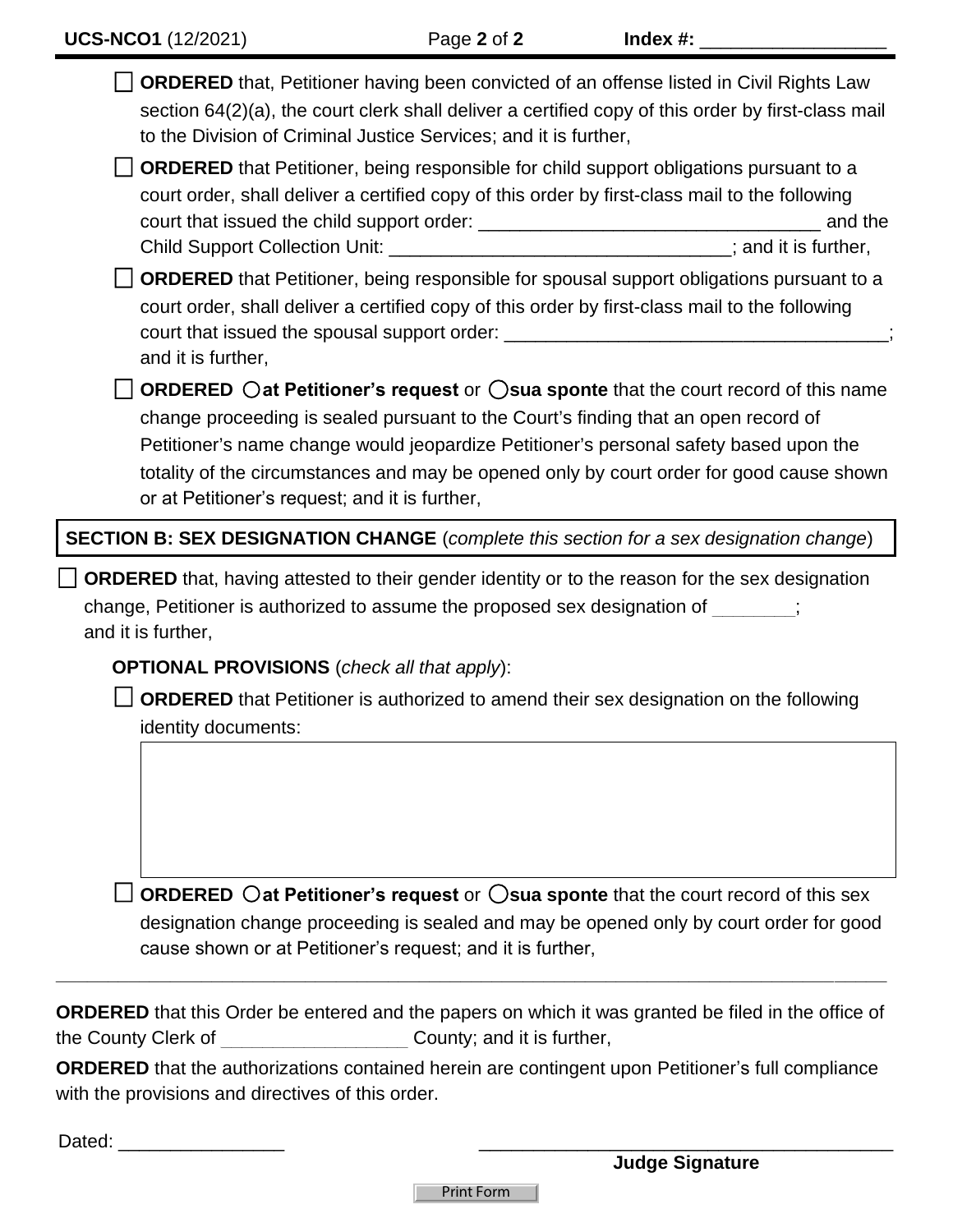$0!$  New  $y$ 

## **REQUEST FOR JUDICIAL INTERVENTION**

|                       |                                                      | <b>SUPREME</b> COURT, COUNTY OF                                                                                                                                                                                          |                                                                                             |                       |
|-----------------------|------------------------------------------------------|--------------------------------------------------------------------------------------------------------------------------------------------------------------------------------------------------------------------------|---------------------------------------------------------------------------------------------|-----------------------|
|                       | Index No: ____________________<br>Date Index Issued: |                                                                                                                                                                                                                          |                                                                                             | For Court Use Only:   |
|                       | <b>CAPTION</b>                                       | Enter the complete case caption. Do not use et al or et ano. If more space is needed, attach a caption rider sheet.                                                                                                      |                                                                                             | IAS Entry Date        |
|                       |                                                      |                                                                                                                                                                                                                          |                                                                                             |                       |
|                       |                                                      | In the Matter of the Application of OLD NAME For Leave to Assume the Name of NEW NAME                                                                                                                                    |                                                                                             |                       |
|                       |                                                      |                                                                                                                                                                                                                          | Plaintiff(s)/Petitioner(s)                                                                  | <b>Judge Assigned</b> |
| -against-             |                                                      |                                                                                                                                                                                                                          |                                                                                             |                       |
|                       |                                                      |                                                                                                                                                                                                                          |                                                                                             |                       |
|                       |                                                      |                                                                                                                                                                                                                          |                                                                                             | <b>RJI Filed Date</b> |
|                       |                                                      |                                                                                                                                                                                                                          |                                                                                             |                       |
|                       |                                                      |                                                                                                                                                                                                                          | Defendant(s)/Respondent(s)                                                                  |                       |
|                       | <b>COMMERICIAL</b>                                   | <b>NATURE OF ACTION OR PROCEEDING</b><br>Check only one box and specify where indicated.                                                                                                                                 | <b>MATRIMONIAL</b>                                                                          |                       |
|                       |                                                      | $\bigcirc$ Business Entity (includes corporations, partnerships, LLCs, LLPs, etc.)                                                                                                                                       | Contested                                                                                   |                       |
|                       | (C) Contract                                         |                                                                                                                                                                                                                          | <b>NOTE:</b> If there are children under the age of 18, complete and attach the             |                       |
|                       |                                                      | Insurance (where insurance company is a party, except arbitration)                                                                                                                                                       | <b>MATRIMONIAL RJI ADDENDUM (UCS-840M).</b>                                                 |                       |
|                       |                                                      | UCC (includes sales and negotiable instruments)                                                                                                                                                                          | For Uncontested Matrimonial actions, use the Uncontested Divorce RJI (UD-13).               |                       |
|                       |                                                      |                                                                                                                                                                                                                          | <b>REAL PROPERTY</b><br>Specify how many properties the application includes: _             |                       |
|                       |                                                      | NOTE: For Commercial Division assignment requests pursuant to 22 NYCRR 202.70(d),                                                                                                                                        | Condemnation                                                                                |                       |
|                       |                                                      | complete and attach the COMMERCIAL DIVISION RJI ADDENDUM (UCS-840C).                                                                                                                                                     | $\bigcap$ Residential<br>Mortgage Foreclosure (specify):                                    | ()Commercial          |
| <b>TORTS</b>          |                                                      |                                                                                                                                                                                                                          | Property Address:<br>NOTE: For Mortgage Foreclosure actions involving a one to four-family, |                       |
|                       | () Asbestos<br>() Child Victims Act                  |                                                                                                                                                                                                                          | owner-occupied residential property or owner-occupied condominium,                          |                       |
|                       |                                                      |                                                                                                                                                                                                                          | complete and attach the FORECLOSURE RJI ADDENDUM (UCS-840F).                                |                       |
|                       |                                                      | () Medical, Dental or Podiatric Malpractice                                                                                                                                                                              | Partition                                                                                   |                       |
|                       | ( ) Motor Vehicle                                    |                                                                                                                                                                                                                          | NOTE: Complete and attach the PARTITION RJI ADDENDUM (UCS-840P).                            |                       |
|                       |                                                      |                                                                                                                                                                                                                          | Tax Certiorari (specify): Section: _________ Block: ________ Lot: ________                  |                       |
|                       |                                                      | Other Negligence (specify):                                                                                                                                                                                              | Tax Foreclosure                                                                             |                       |
|                       |                                                      | Other Professional Malpractice (specify): 2000 2012 2022 2023                                                                                                                                                            | Other Real Property (specify): ______                                                       |                       |
|                       | Other Tort (specify):                                |                                                                                                                                                                                                                          | <b>OTHER MATTERS</b>                                                                        |                       |
|                       | <b>SPECIAL PROCEEDINGS</b>                           |                                                                                                                                                                                                                          | Certificate of Incorporation/Dissolution [see NOTE in COMMERCIAL section]                   |                       |
|                       |                                                      | $\bigcap$ Child-Parent Security Act (specify): $\bigcirc$ Assisted Reproduction ( Surrogacy Agreement ( ) Emergency Medical Treatment<br>CPLR Article 75 - Arbitration<br>[see <b>NOTE</b> in <b>COMMERCIAL</b> section] | () Habeas Corpus                                                                            |                       |
|                       |                                                      | CPLR Article 78 - Proceeding against a Body or Officer                                                                                                                                                                   | J Local Court Appeal                                                                        |                       |
|                       | ◯ Election Law                                       |                                                                                                                                                                                                                          | ) Mechanic's Lien                                                                           |                       |
|                       |                                                      | Extreme Risk Protection Order                                                                                                                                                                                            | (•) Name Change/Sex Designation Change                                                      |                       |
|                       |                                                      | $\bigcap$ MHL Article 9.60 – Kendra's Law                                                                                                                                                                                | <b>Pistol Permit Revocation Hearing</b>                                                     |                       |
|                       |                                                      | $\bigcirc$ MHL Article 10 – Sex Offender Confinement (specify): $\bigcirc$ Initial<br>( ) Review                                                                                                                         | Sale or Finance of Religious/Not-for-Profit Property                                        |                       |
|                       |                                                      | () MHL Article 81 (Guardianship)                                                                                                                                                                                         |                                                                                             |                       |
|                       |                                                      |                                                                                                                                                                                                                          |                                                                                             |                       |
|                       |                                                      | Other Special Proceeding (specify): ___                                                                                                                                                                                  |                                                                                             |                       |
|                       |                                                      | <b>STATUS OF ACTION OR PROCEEDING</b><br><b>YES</b><br><b>NO</b>                                                                                                                                                         | Answer YES or NO for every question and enter additional information where indicated.       |                       |
|                       |                                                      | $\boldsymbol{\Theta}$<br>Has a summons and complaint or summons with notice been filed?<br>O                                                                                                                             | If yes, date filed:                                                                         |                       |
|                       |                                                      | $\left( \bullet \right)$<br>Has a summons and complaint or summons with notice been served?<br>Ő                                                                                                                         | If yes, date served:<br>the company of the company of the                                   |                       |
|                       |                                                      | O<br>Is this action/proceeding being filed post-judgment?<br>$\left( \bullet \right)$                                                                                                                                    | If yes, judgment date: ______                                                               |                       |
|                       |                                                      | Check one box only and enter additional information where indicated.<br><b>NATURE OF JUDICIAL INTERVENTION</b>                                                                                                           |                                                                                             |                       |
| O                     | Infant's Compromise                                  |                                                                                                                                                                                                                          |                                                                                             |                       |
|                       |                                                      | <b>Extreme Risk Protection Order Application</b>                                                                                                                                                                         |                                                                                             |                       |
|                       |                                                      | Note of Issue/Certificate of Readiness<br>Notice of Medical, Dental or Podiatric Malpractice<br>Date Issue Joined: _______________________                                                                               |                                                                                             |                       |
|                       | Notice of Motion                                     |                                                                                                                                                                                                                          | Return Date: _____________________                                                          |                       |
|                       | Notice of Petition                                   |                                                                                                                                                                                                                          | Return Date: _____________________                                                          |                       |
|                       |                                                      | Order to Show Cause                                                                                                                                                                                                      |                                                                                             |                       |
|                       |                                                      | Other Ex Parte Application<br>Relief Requested:                                                                                                                                                                          |                                                                                             |                       |
|                       |                                                      | <b>Partition Settlement Conference</b>                                                                                                                                                                                   |                                                                                             |                       |
|                       |                                                      | Poor Person Application                                                                                                                                                                                                  |                                                                                             |                       |
|                       |                                                      | <b>Request for Preliminary Conference</b>                                                                                                                                                                                |                                                                                             |                       |
|                       |                                                      | Residential Mortgage Foreclosure Settlement Conference                                                                                                                                                                   |                                                                                             |                       |
| $\boldsymbol{\Theta}$ |                                                      | Writ of Habeas Corpus<br>Other (specify): Name/sex designation change order                                                                                                                                              |                                                                                             |                       |
|                       |                                                      |                                                                                                                                                                                                                          |                                                                                             |                       |